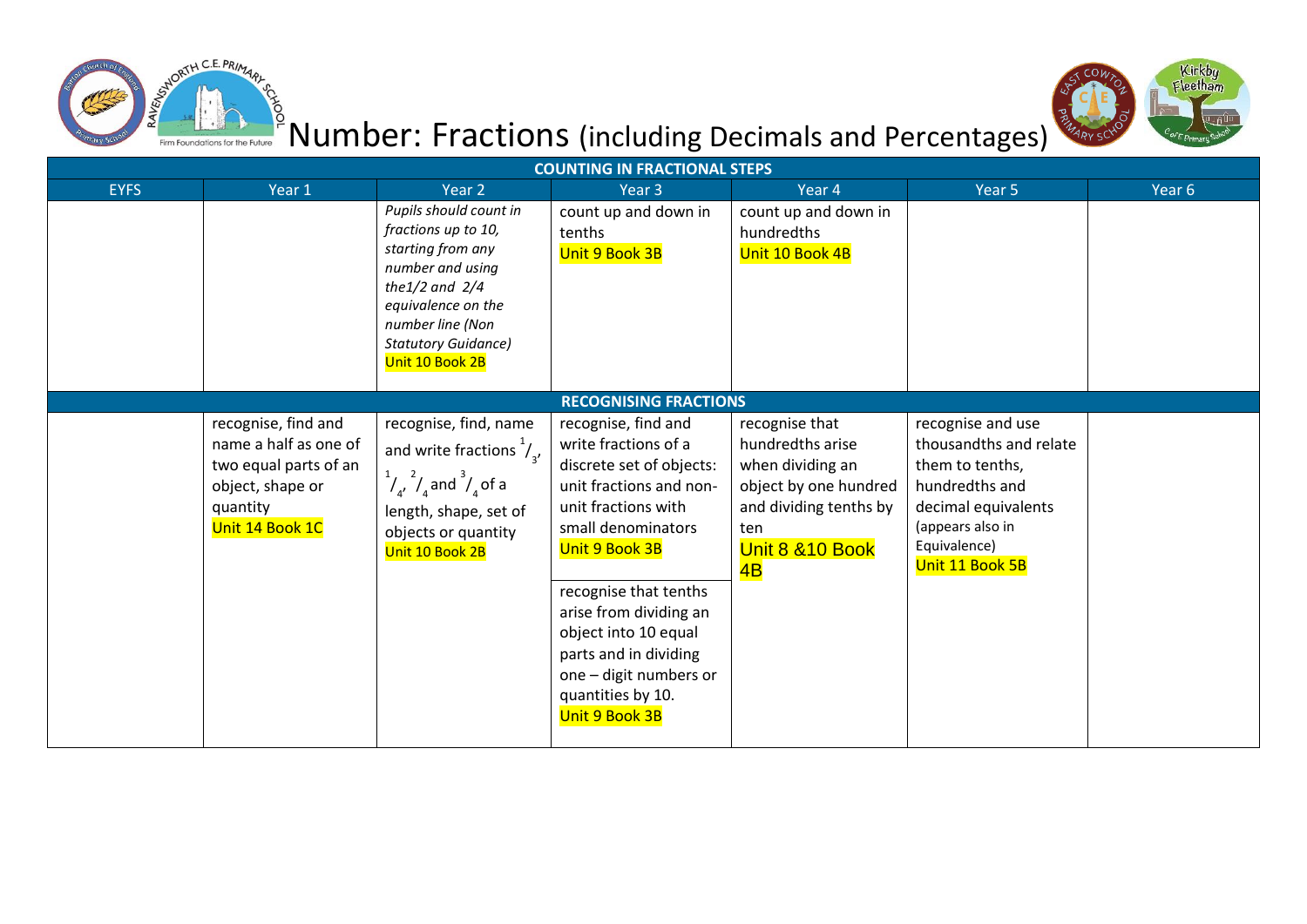



# as<br>Number: Fractions (including Decimals and Percentages)

|             | recognise, find and       |                        | recognise and use                                                  |                                    |                        |                       |  |  |  |
|-------------|---------------------------|------------------------|--------------------------------------------------------------------|------------------------------------|------------------------|-----------------------|--|--|--|
|             | name a quarter as one     |                        | fractions as numbers:                                              |                                    |                        |                       |  |  |  |
|             | of four equal parts of    |                        | unit fractions and non-                                            |                                    |                        |                       |  |  |  |
|             | an object, shape or       |                        | unit fractions with                                                |                                    |                        |                       |  |  |  |
|             | quantity                  |                        | small denominators                                                 |                                    |                        |                       |  |  |  |
|             | Unit 14 Book 1C           |                        | Unit 9 Book 3B                                                     |                                    |                        |                       |  |  |  |
|             |                           |                        |                                                                    |                                    |                        |                       |  |  |  |
|             |                           |                        | <b>COMPARING FRACTIONS</b>                                         |                                    |                        |                       |  |  |  |
|             |                           |                        | compare and order                                                  |                                    | compare and order      | compare and order     |  |  |  |
|             |                           |                        | unit fractions, and                                                |                                    | fractions whose        | fractions, including  |  |  |  |
|             |                           |                        | fractions with the                                                 |                                    | denominators are all   | fractions >1          |  |  |  |
|             |                           |                        | same denominators                                                  |                                    | multiples of the same  | Unit 4 Book 6A        |  |  |  |
|             |                           |                        | Unit 10 Book 3C                                                    |                                    | number                 |                       |  |  |  |
|             |                           |                        |                                                                    |                                    | Unit 8 Book 5B         |                       |  |  |  |
|             | <b>COMPARING DECIMALS</b> |                        |                                                                    |                                    |                        |                       |  |  |  |
| <b>EYFS</b> | Year 1                    | Year <sub>2</sub>      | Year <sub>3</sub>                                                  | Year 4                             | Year 5                 | Year 6                |  |  |  |
|             |                           |                        |                                                                    | compare numbers                    | read, write, order and | identify the value of |  |  |  |
|             |                           |                        |                                                                    | with the same number               | compare numbers with   | each digit in numbers |  |  |  |
|             |                           |                        |                                                                    | of decimal places up               | up to three decimal    | given to three        |  |  |  |
|             |                           |                        |                                                                    | to two decimal places              | places                 | decimal places        |  |  |  |
|             |                           |                        |                                                                    | Unit 11 Book 4C                    | Unit 11 Book 5B        | Unit 7 Book 6B        |  |  |  |
|             |                           |                        |                                                                    |                                    |                        |                       |  |  |  |
|             |                           |                        |                                                                    | <b>ROUNDING INCLUDING DECIMALS</b> |                        |                       |  |  |  |
|             |                           |                        |                                                                    | round decimals with                | round decimals with    | solve problems which  |  |  |  |
|             |                           |                        |                                                                    | one decimal place to               | two decimal places to  | require answers to be |  |  |  |
|             |                           |                        |                                                                    | the nearest whole                  | the nearest whole      | rounded to specified  |  |  |  |
|             |                           |                        |                                                                    | number                             | number and to one      | degrees of accuracy   |  |  |  |
|             |                           |                        |                                                                    | Unit 11 Book 4C                    | decimal place          |                       |  |  |  |
|             |                           |                        |                                                                    |                                    | Unit 11 Book 5B        |                       |  |  |  |
|             |                           |                        | <b>EQUIVALENCE (INCLUDING FRACTIONS, DECIMALS AND PERCENTAGES)</b> |                                    |                        |                       |  |  |  |
|             |                           | write simple fractions | recognise and show,                                                | recognise and show,                | identify, name and     | use common factors    |  |  |  |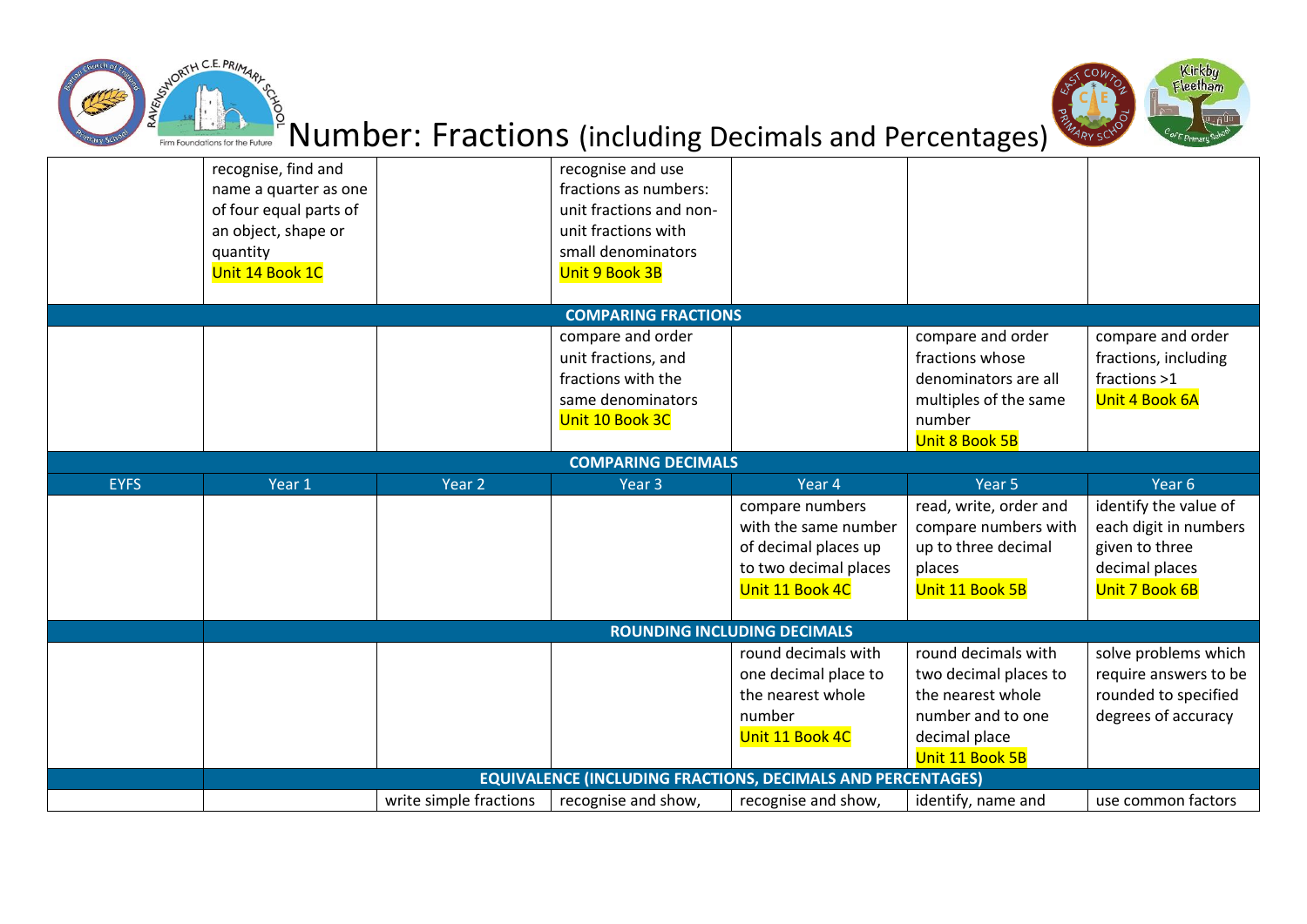



# ts<br>Number: Fractions (including Decimals and Percentages)

|             |        | e.g. $^{1}/_{2}$ of 6 = 3 and<br>recognise the<br>equivalence of $\frac{2}{3}$ and<br>Unit 10 Book 2C | using diagrams,<br>equivalent fractions<br>with small<br>denominators<br>Unit 10 Book 3C | using diagrams,<br>families of common<br>equivalent fractions<br>Unit 8 Book 4B                                              | write equivalent<br>fractions of a given<br>fraction, represented<br>visually, including<br>tenths and hundredths<br>Unit 11 Book 5B                                                                                                  | to simplify fractions;<br>use common<br>multiples to express<br>fractions in the same<br>denomination<br>Unit 4 Book 6A                                                              |
|-------------|--------|-------------------------------------------------------------------------------------------------------|------------------------------------------------------------------------------------------|------------------------------------------------------------------------------------------------------------------------------|---------------------------------------------------------------------------------------------------------------------------------------------------------------------------------------------------------------------------------------|--------------------------------------------------------------------------------------------------------------------------------------------------------------------------------------|
|             |        |                                                                                                       |                                                                                          | recognise and write<br>decimal equivalents of<br>any number of tenths<br>or hundredths<br>Unit 10 Book 4B<br>Unit 11 Book 4C | read and write decimal<br>numbers as fractions<br>(e.g. 0.71 = $\binom{71}{100}$<br>Unit 11 Book 5B<br>recognise and use<br>thousandths and relate<br>them to tenths,<br>hundredths and<br>decimal equivalents<br>Unit 11 Book 5B     | associate a fraction<br>with division and<br>calculate decimal<br>fraction equivalents<br>(e.g. 0.375) for a<br>simple fraction (e.g.<br>$\mathcal{L}_{\rm g}$<br>Unit 7 & 8 Book 6B |
|             |        |                                                                                                       |                                                                                          | recognise and write<br>decimal equivalents to<br>$\frac{1}{4}$ , $\frac{1}{2}$ , $\frac{3}{4}$<br>Unit 11 Book 4C            | recognise the per cent<br>symbol (%) and<br>understand that per<br>cent relates to<br>"number of parts per<br>hundred", and write<br>percentages as a<br>fraction with<br>denominator 100 as a<br>decimal fraction<br>Unit 11 Book 5B | recall and use<br>equivalences between<br>simple fractions,<br>decimals and<br>percentages,<br>including in different<br>contexts.<br>Unit 8 Book 6B                                 |
| <b>EYFS</b> | Year 1 | Year 2                                                                                                | <b>ADDITION AND SUBTRACTION OF FRACTIONS</b><br>Year 3                                   | Year 4                                                                                                                       | Year 5                                                                                                                                                                                                                                | Year <sub>6</sub>                                                                                                                                                                    |
|             |        |                                                                                                       |                                                                                          |                                                                                                                              |                                                                                                                                                                                                                                       |                                                                                                                                                                                      |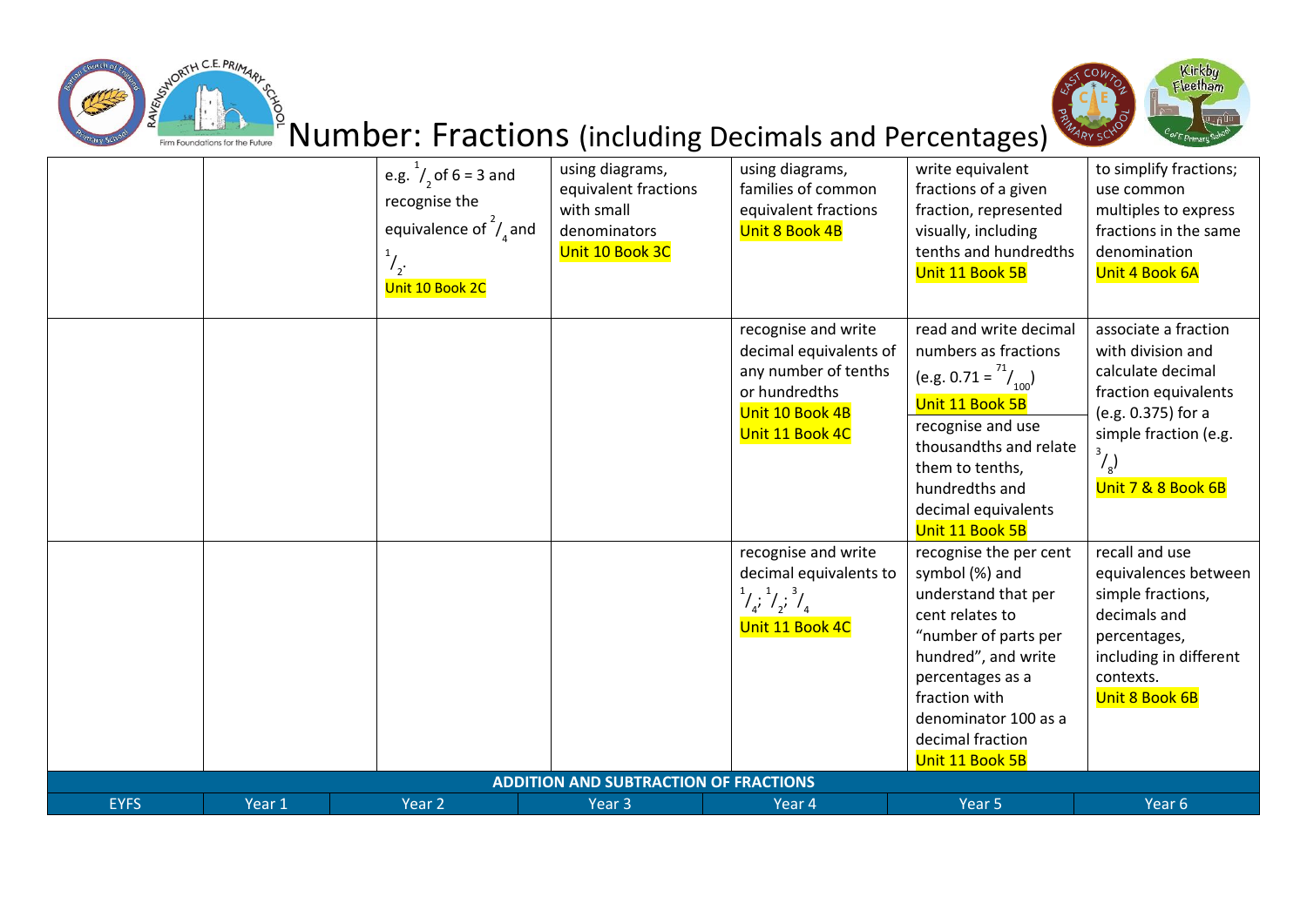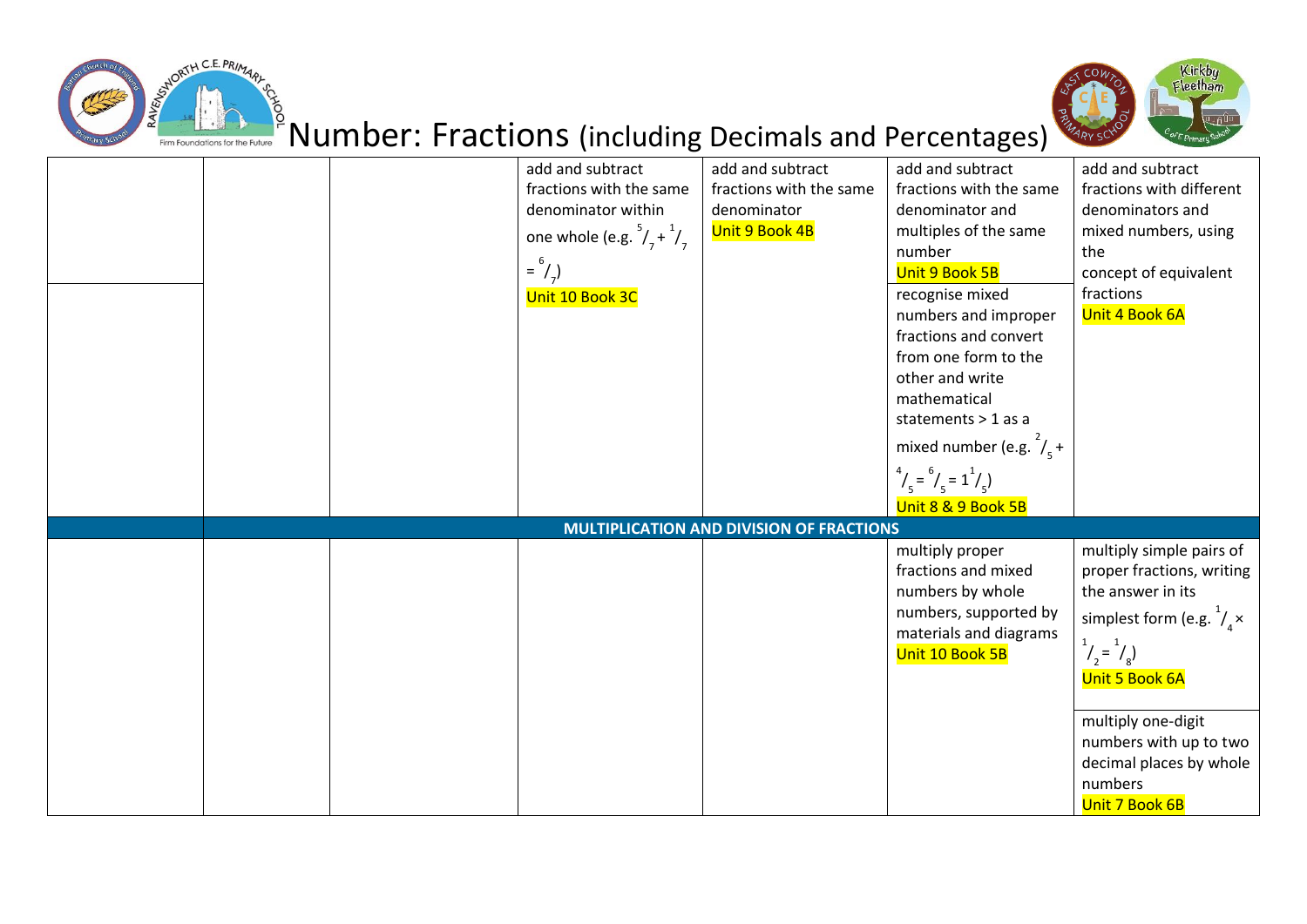



#### is<br>Number: Fractions (including Decimals and Percentages)

|        |        |        |                                                                                                                                                                                             |        | divide proper fractions                                                                                                        |
|--------|--------|--------|---------------------------------------------------------------------------------------------------------------------------------------------------------------------------------------------|--------|--------------------------------------------------------------------------------------------------------------------------------|
|        |        |        |                                                                                                                                                                                             |        | by whole numbers (e.g.<br>$1/3$ ÷ 2 = $1/6$ )<br>Unit 5 Book 6A                                                                |
|        |        |        | <b>MULTIPLICATION AND DIVISION OF DECIMALS</b>                                                                                                                                              |        |                                                                                                                                |
| Year 1 | Year 2 | Year 3 | Year 4                                                                                                                                                                                      | Year 5 | Year 6                                                                                                                         |
|        |        |        |                                                                                                                                                                                             |        | multiply one-digit<br>numbers with up to two<br>decimal places by whole<br>numbers<br>Unit 7 Book 6B                           |
|        |        |        | find the effect of<br>dividing a one- or two-<br>digit number by 10 and<br>100, identifying the<br>value of the digits in the<br>answer as ones, tenths<br>and hundredths<br>Unit 5 Book 4A |        | multiply and divide<br>numbers by 10, 100 and<br>1000 where the<br>answers are up to three<br>decimal places<br>Unit 7 Book 6B |
|        |        |        |                                                                                                                                                                                             |        | identify the value of<br>each digit to three<br>decimal places and<br>multiply and divide<br>numbers by 10, 100                |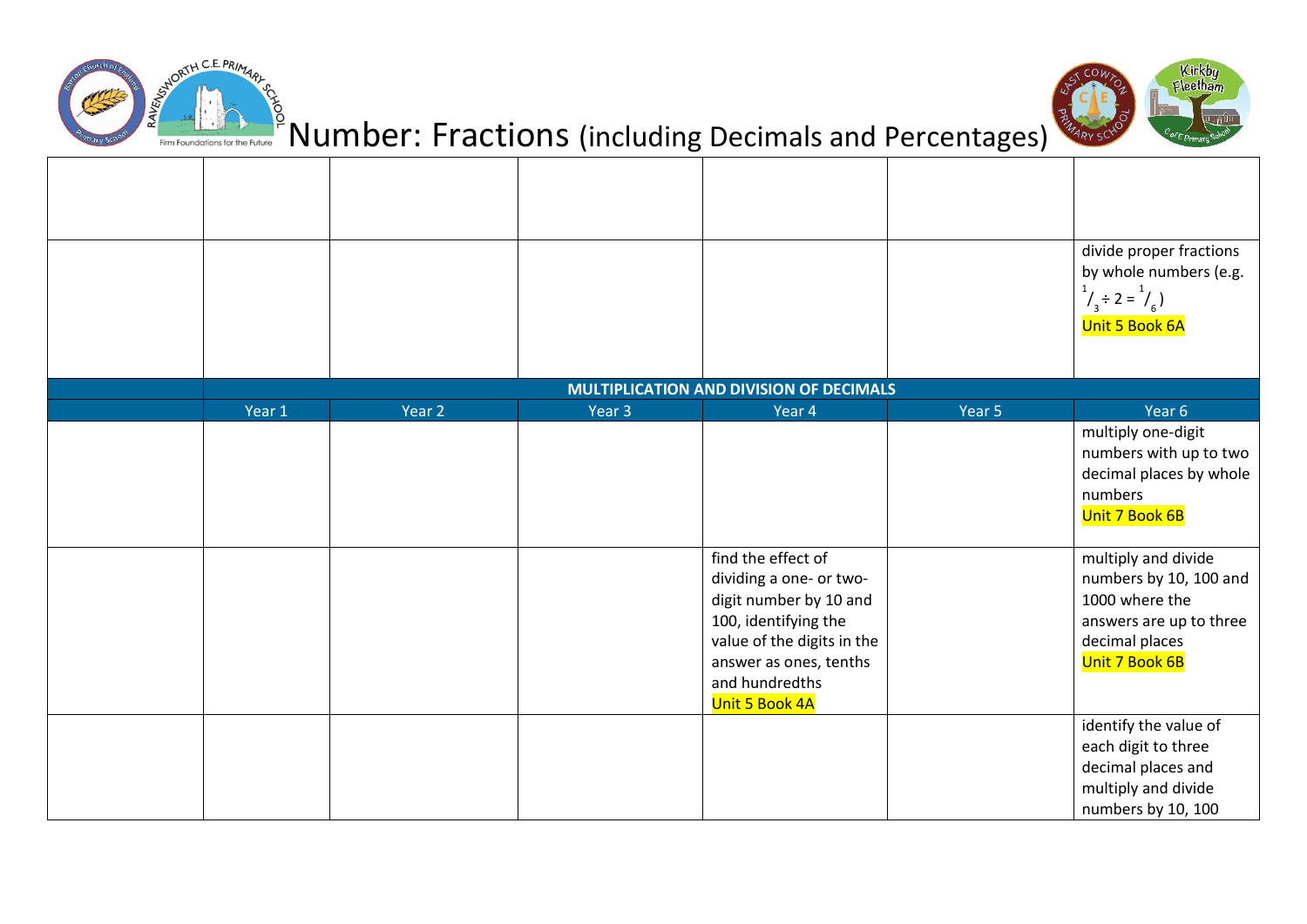



# as<br>Number: Fractions (including Decimals and Percentages)

|        |        |                                                 |                                                                                                                                                                                                                                                       |                                                                                                              | and 1000 where the<br>answers are up to three<br>decimal places<br>Unit 7 Book 6B                                                                                                                                                                                              |
|--------|--------|-------------------------------------------------|-------------------------------------------------------------------------------------------------------------------------------------------------------------------------------------------------------------------------------------------------------|--------------------------------------------------------------------------------------------------------------|--------------------------------------------------------------------------------------------------------------------------------------------------------------------------------------------------------------------------------------------------------------------------------|
|        |        |                                                 |                                                                                                                                                                                                                                                       |                                                                                                              | associate a fraction with<br>division and calculate<br>decimal fraction<br>equivalents (e.g. 0.375)<br>for a simple fraction<br>(e.g. 3/8)<br>Unit 7 Book 6B<br>use written division<br>methods in cases where<br>the answer has up to<br>two decimal places<br>Unit 7 Book 6B |
|        |        |                                                 |                                                                                                                                                                                                                                                       |                                                                                                              |                                                                                                                                                                                                                                                                                |
|        |        |                                                 | <b>PROBLEM SOLVING</b>                                                                                                                                                                                                                                |                                                                                                              |                                                                                                                                                                                                                                                                                |
| Year 1 | Year 2 | Year 3                                          | Year 4                                                                                                                                                                                                                                                | Year 5                                                                                                       | Year 6                                                                                                                                                                                                                                                                         |
|        |        | solve problems that<br>involve all of the above | solve problems<br>involving increasingly<br>harder fractions to<br>calculate quantities,<br>and fractions to divide<br>quantities, including<br>non-unit fractions<br>where the answer is a<br>whole number<br>Unit 9 Book 4B<br>solve simple measure | solve problems<br>involving numbers up to<br>three decimal places<br>Unit 11 Book 5B<br>solve problems which |                                                                                                                                                                                                                                                                                |